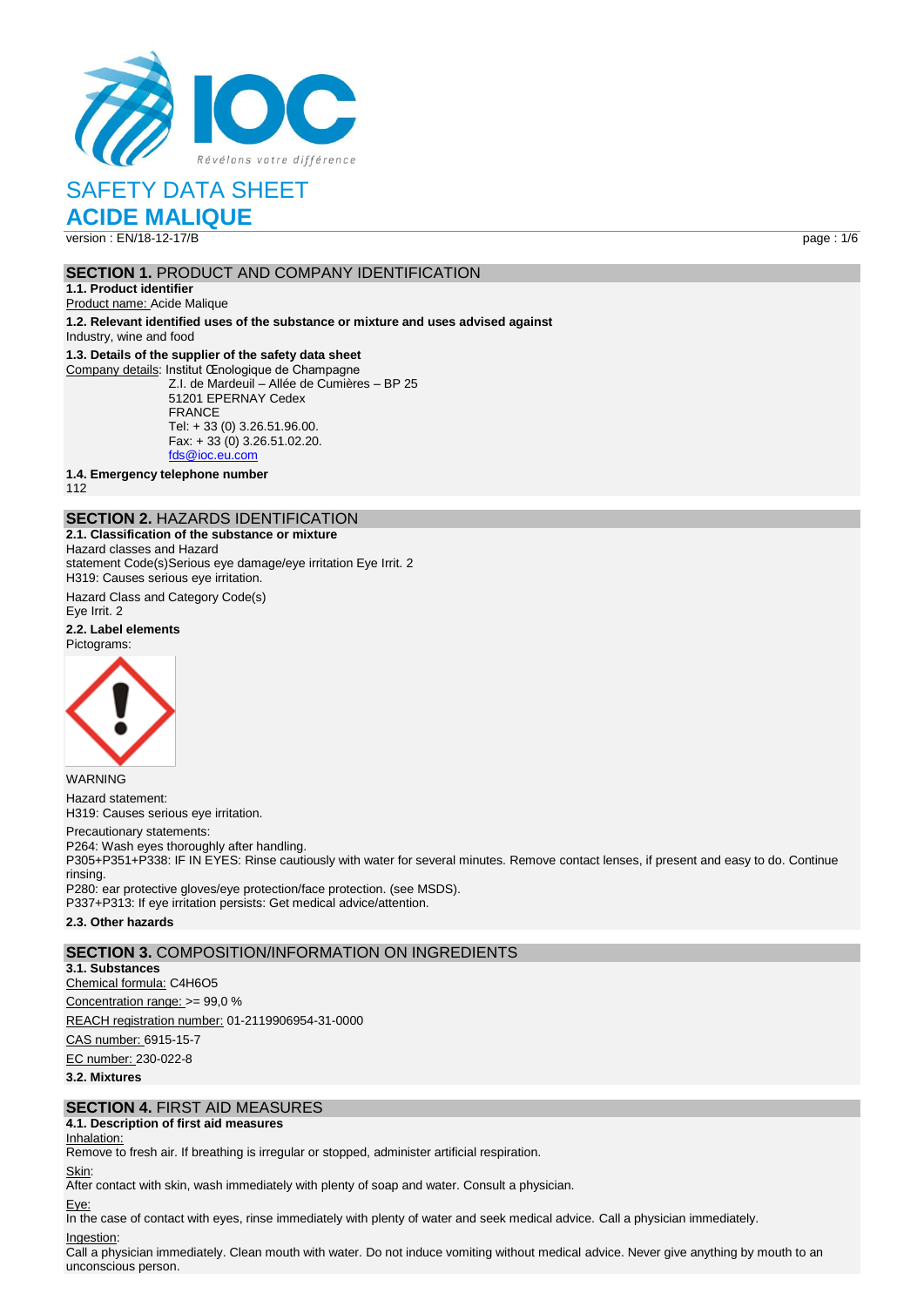

## **ACIDE MALIQUE**

version : EN/18-12-17/B page : 2/6

**4.2. Most important symptoms and effects, both acute and delayed** Irritating to eyes and skin.

**4.3. Indication of any immediate medical attention and special treatment needed** None

## **SECTION 5.** FIREFIGHTING MEASURES

#### **5.1. Extinguishing media**

Appropriate fire-fighting equipment: Foam, powder, water spray.

Inappropriate fire-fighting equipment : Do not use water jets as they can disperse and spread fire.

#### **5.2. Special hazards arising from the substance or mixture**

In combustion emits toxic fumes of carbon dioxide / carbon monoxide.

#### **5.3. Advice for firefighters**

In the event of fire, wear self-contained breathing apparatus. Water mist may be used to cool closed containers. Use personal protective equipment to protect skin/eyes.

## **SECTION 6.** ACCIDENTAL RELEASE MEASURES

#### **6.1. Personal precautions, protective equipment and emergency procedures**

Move any people not authorised to contain the emergency out of the area.

Avoid coming in contact with the substance or handling containers without adequate protection.

Use the personal protective equipment described in section 8.

Use a respirator in the event of emissions/spillage of large quantities. Eliminate all sources of ignition.

Remove all incompatible materials as outlined in section 10.5 of SDS. Avoid dust formation.

#### **6.2. Environmental precautions**

Contain the spillage as far as possible.

Prevent spilled materials getting into the drainage system, wells, surface water or groundwater.

In the case of leaks into a water course, drains, or if the product has contaminated the ground or vegetation, contact the local authorities..

#### **6.3. Methods and material for containment and cleaning up**

Do not use equipment that can generate sources of ignition when cleaning. Clean the spilled material mechanically and put it in an appropriate container for disposal in accordance with section 13. After collection, ventilate and clean the affected area with water before granting access. Do not flush the water used for cleaning into watercourses or down drains..

#### **6.4. Reference to other sections**

See Section 13 for disposal of the substance

## **SECTION 7.** HANDLING AND STORAGE

**7.1. Precautions for safe handling** Recommendations for safe use Provide sufficient air exchange and/or exhaust in work rooms. Avoid contact with skin and eyes. Avoid accumulation of electrostatic charges, to prevent risk of powders exploding. Avoid formation of respirable particles.

### Advice on general occupational hygiene:

Do no eat, drink or smoke when using this product. Wash face and hands thoroughly after handling. Take off contaminated clothing and wash before reuse.

### **7.2. Conditions for safe storage, including any incompatibilities**

Eliminate all sources of combustion. Keep container hermetically closed in a dry and well ventilated environment. Avoid the formation of dust. Keep away from incompatible materials (see point 10.5). Keep away from food, feed and beverages.

#### **7.3. Specific end use(s)**

### **SECTION 8.** EXPOSURE CONTROL / PERSONAL PROTECTION

**8.1. Control parameters**

Workers:

Short-term systemic effects: Inhalation: DNEL: 8,8 mg/m3 Assessment factor 50 Dermal: DNEL: 40 mg/kg bw/day Assessment factor 50

Long-term systemic effects: Inhalation: DNEL: 10,6 mg/m3 Assessment factor 50 Dermal: DNEL: 12 mg/kg bw/day Assessment factor 50 General population: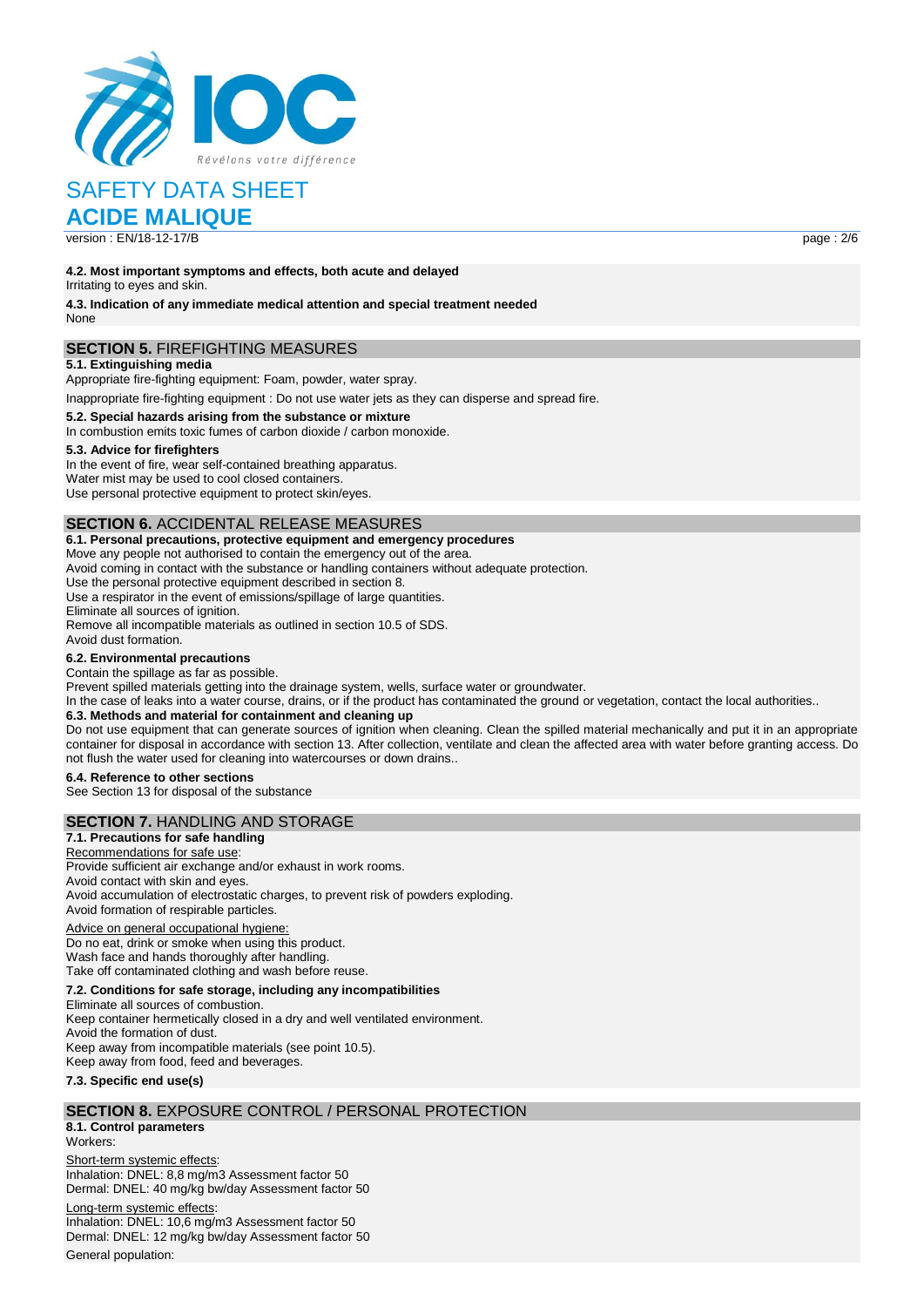

**ACIDE MALIQUE**

version : EN/18-12-17/B page : 3/6

Short-term systemic effects:

Oral: DNEL 20 mg/kg bw/day Assessment factor 100 Inhalation: DNEL 2,2 mg/m3 Assessment factor 100 Dermal: DNEL 20 mg/kg bw/day Assessment factor 100

Long-term systemic effects: Oral: DNEL 6 mg/kg bw/day Assessment factor 100 Inhalation: DNEL 2,6 mg/m3 Assessment factor 100 Dermal: DNEL 6 mg/kg bw/day Assessment factor 100 PREDICTED NO EFFECT CONCENTRATION(PNEC):

Environment:

Water:

PNEC water (freshwater): 0.1 mg/L Assessment factor 1000 PNEC water (marine water): 0.01 mg/L Assessment factor 10000 PNEC water (intermittent releases): 1 mg/L Assessment factor 100

Soil: PNEC soil: 0.275 mg/kg soil dw

Sediment:

PNEC sediment (freshwater): 0.275 mg/kg sediment dw PNEC sediment (marine water): 0.027 mg/kg sediment dw STP:

PNEC STP: 3 mg/L Assessment factor 100

Occupational Exposure limit values:

National: Undetermined

**8.2. Exposure controls** Appropriate engineering controls: See annexe of this file.

Eye / face protection: Goggles or protective visor.

#### Skin protection / of the Hand:

The material the gloves are made of must be impermeable and stable when in contact with the substance. No specific information available on the suitability of the material and thickness of the gloves. Consult the glove manufacturer for specific information on the suitability of the gloves. Replace the gloves in the case of internal contamination, when punctured, or if external contamination cannot be removed. The actual duration of protection depends on the conditions of use.

Skin protection / of the body:

Use suitable protective clothing for chemical substances.

Respiratory protection:

Mask with P3 dust filter if solid or type A filter for vapours and organic gases with a boiling point > 65°C if molten. (EN 149)

Environmental exposure controls: See annexe of this file.

### **SECTION 9.** PHYSICAL AND CHEMICAL PROPERTIES

**9.1. Information on basic physical and chemical properties** Apperance: Solid crystalline white powder Odour: Characteristics Odour threshold: No data available pH: No data available Melting / freezing point: 131 °C @ 1013 hPa Initial boiling point and boiling range: Not determined Flash point: Not determined Evaporation rate: No data available Flammability (solid, gas) +: Not flammable Upper/lower flammability or explosive limits: 187.5 g/m3 Vapour pressure: 0.00039 Pa @ 25°C Vapour density: No data available Relative density: 1.615 @ 20°C Solubility(ies): 647 g/l @ 20°C Partition coefficient: n-octanol/water: -1.26 @ 25°C Auto-ignition temperature: No data available Decomposition temperature: No data available Viscosity : No data available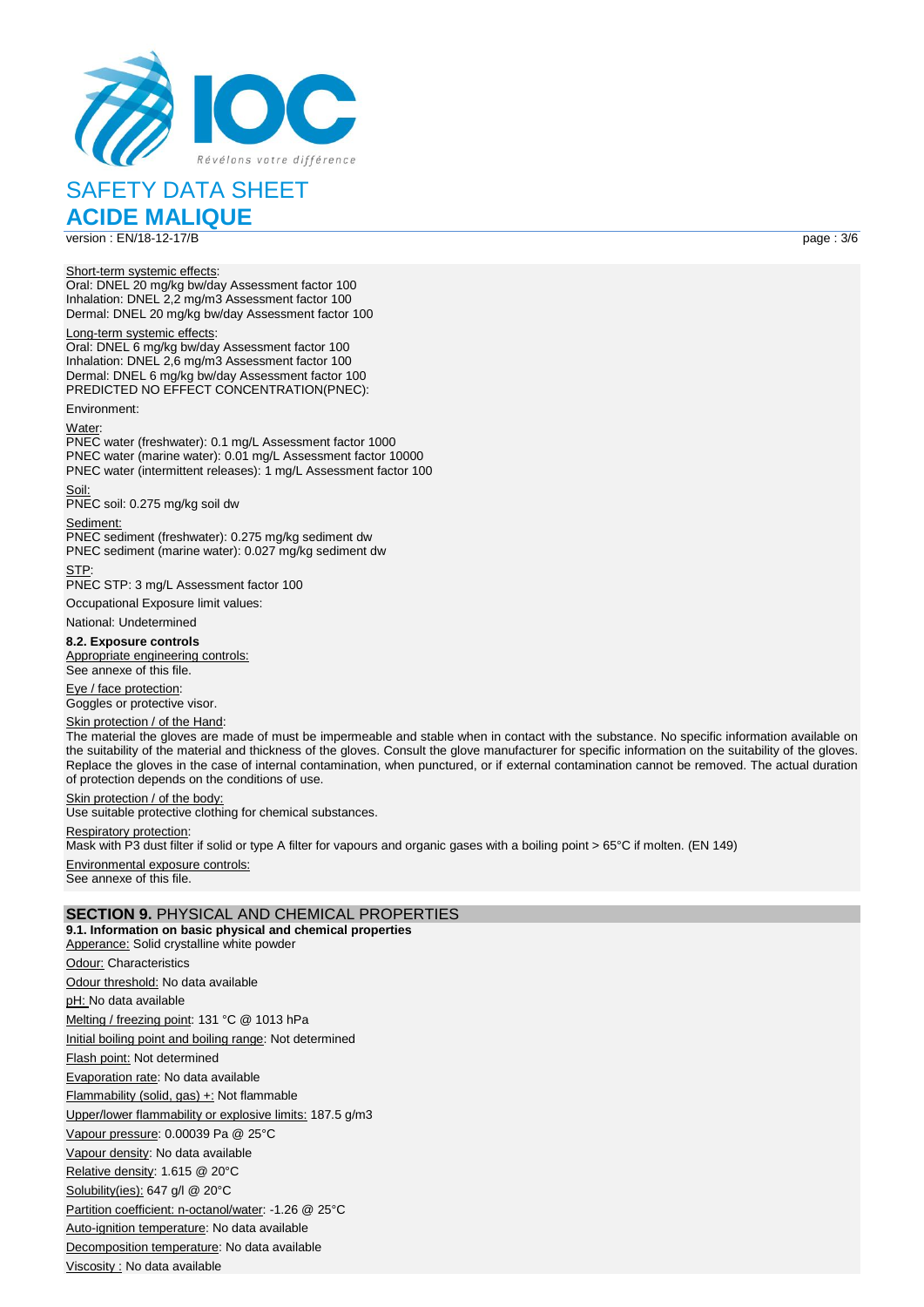

**ACIDE MALIQUE** version : EN/18-12-17/B page : 4/6

Explosive properties: No data available

Oxidising properties: No data available

**9.2. Other information** Test Results: Sample Characterisation: Particle Size Distribution of sample  $(\mu m)$ : = < 70 Moisture content (%): 0.12

Dust Explosion risk: Minimum Ignition Energy (MIE),(mJ): Without inductance (Electrostatic)(<25 µH): > 1000 With inductance (Mechanical)(1mH): 80-100 Explosion severity (20 litre sphere): Maximum explosion pressure Pmax (barg): 6.4 at 2375 g/m3 (dP/dt)max (bar/s): 256 at 2167 g/m3 Kst value (bar.m/s): 69 St class: 1 Ambient Temperature(°C): 20

## **SECTION 10.** STABILITY AND REACTIVITY

**10.1. Reactivity**

Stable under normal conditions.

**10.2. Chemical stability** Stable under normal conditions

## **10.3. Possibility of hazardous reactions**

None known in normal conditions. **10.4. Conditions to avoid** Avoid the build-up of electrostatic charges. Avoid exposure to heat sources. Avoid the formation of dust. **10.5. Incompatible materials** Oxidizing agents, alkalis, alkali metals, amines and carbonates. Unsuitable container materials: iron, zinc, aluminium. Acqueous solutions of Malic Acid can release explosive hydrogen gas if in contact with these active metals. **10.6. Hazardous decomposition products**

Unknown.

Fish:

## **SECTION 11.** TOXICOLOGICAL INFORMATION

**11.1. Information on toxicological effects** Not classified.

## **SECTION 12.** ECOLOGICAL INFORMATION

**12.1. Toxicity**

Toxicity to aquatic environment:

Short-term toxicity to the aquatic environment:

Method: OECD Guideline 203 (Fish, Acute Toxicity Test Danio rerio; freshwater; semi-static Results: LC50 (96 h): > 100 mg/L test mat. (nominal) NOEC: 100 mg/L Aquatic invertebrates: Method: OECD Guideline 202 (Daphnia sp. Acute Immobilisation Test) Daphnia sp. freshwater; static. Results: LC50 (48h): 240 mg/L test mat. based on: mortality EC50: 240 mg/L Algae or other aquatic plants: Method: Read-across from supporting substance (structural analogue or surrogate) OECD Guideline 201 (Alga, Growth Inhibition Test) Pseudokirchnerella subcapitata (algae); freshwater; static. Results: EC50 (72 h): > 100 mg/L test mat. (nominal) based on: biomass EC50 (72 h): > 100 mg/L test mat. (nominal) based on: growth rate NOEC (72 h): 100 mg/L test mat. (nominal) based on: biomass NOEC (72 h): 100 mg/L test mat. (nominal) based on: growth rate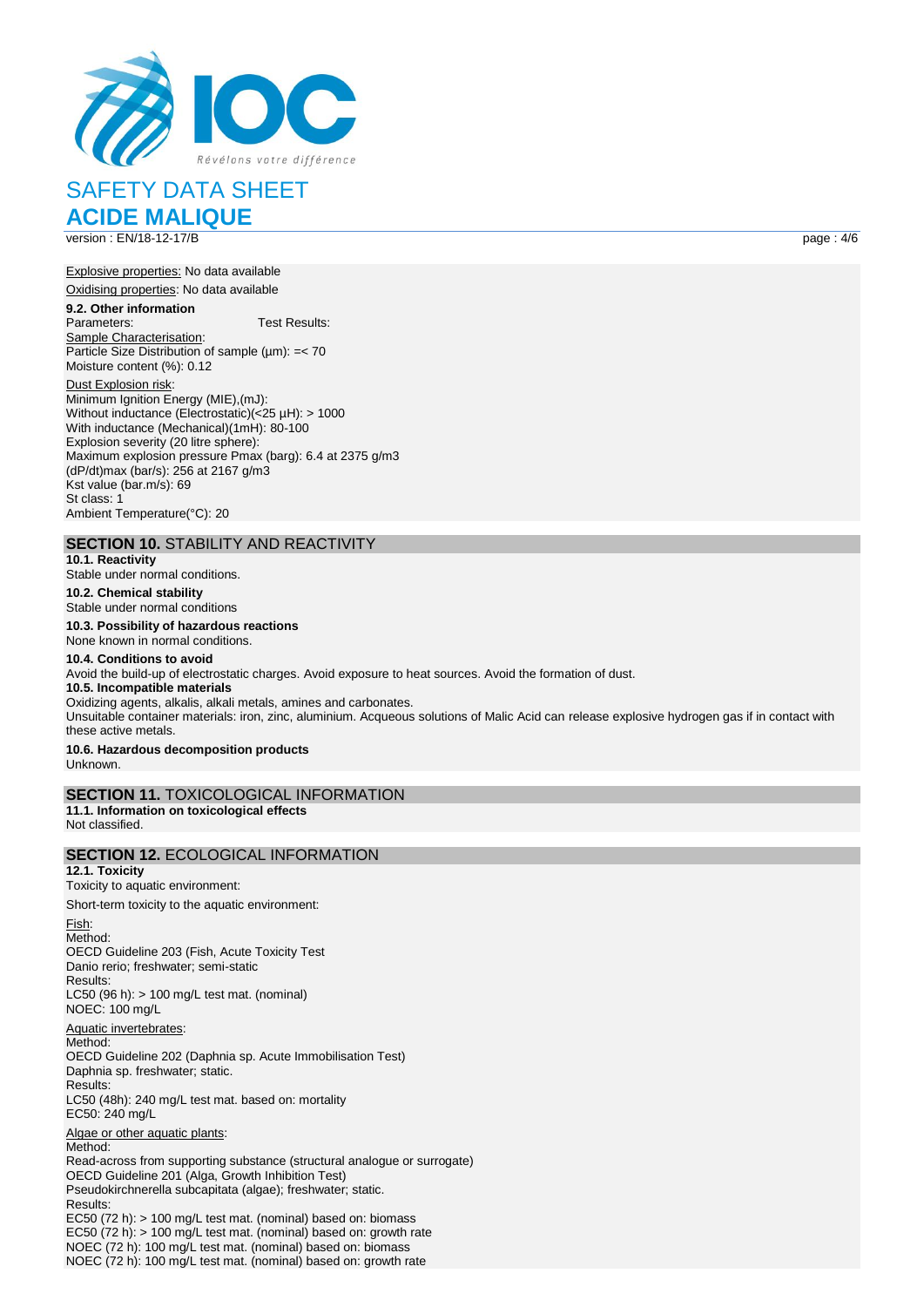

version : EN/18-12-17/B page : 5/6

**ACIDE MALIQUE**

Value used for CSA: EC10/LC10 or NOEC: 100 mg/L

#### Aquatic microorganisms:

Method:

Read-across from supporting substance (structural analogue or surrogate) OECD Guideline 209 (Activated Sludge, Respiration Inhibition Test) activated sludge of a predominantly domestic sewage; freshwater; static Results:

EC50 (3 h): > 300 mg/L test mat. (nominal) based on: respiration rate Long-term toxicity to aquatic environmental: not available Toxicity to the Terrestrial environment: not available

#### **12.2. Persistence and degradability**

Abiotic degradation: not available

Biotic degradation:

Aquatic environment:

Method: OECD Guideline 301 C (Ready Biodegradability: Modified MITI Test (I)) Test type: ready biodegradability, activated sludge (adaptation not specified) Results: readily biodegradable % Degradation of test substance:

73% after 14 d (O2 consumption) (BOD) 99% after 14 d (TOC removal) (TOC) 100% after 14 d (Test mat. analysis) (HPLC) Value used for CSA: Readily biodegradable

## **12.3. Bioaccumulative potential**

Bioaccumulation: Log Pow: 1,26 Aquatic environment: Method<sup>.</sup>

Weight of evidence. ECHA Guidance on information requirements and chemical safety assessment - Chapter R.06: QSARs and grouping of chemicals - May 2008 Results:

BCF: 1 L/kg (whole body w.w.) Value used for CSA: BCF: 1 L/kg ww (L/kg ww or dimensionless) Terrestrial environment: Data not available

Conclusions: These data indicate that the substance is not bioaccumulative (B).

#### **12.4. Mobility in soil**

Adsorption/desorption: In accordance with REACH Regulation 1907/2006, Annex VIII - 9.3.1 Column 2, screening tests for adsorption/desorption do not need to be conducted as the substance has a low potential for adsorption based on a log Kow of - 1.26

Volatilisation: Method: Others: Weight of evidence Results: Henry's Law constant: 0.000000086 Pa m3/mol at 25 °C Distribution among environmental compartments: Method: Weight of evidence. Calculation programme: EPI Suite (v.4.10). Calculation according to Mackay, Level III Media: air - biota - sediment(s) - soil - water; Results: Percent distribution in media: Air (%): 0,0001 Water (%): 26,4 Soil (%): 73,6 Sediment (%): 0,0344

**12.5. Results of PBT and vPvB assessment**

Based on available information, the substance is not PBT vPvB.

**12.6. Other adverse effects** No data available

## **SECTION 13.** DISPOSAL CONSIDERATIONS

**13.1. Waste treatment methods**

Recycle if possible, or send to an authorized incinerator. Follow the instructions in sections 6 and 7 when handling waste spillages, taking the steps indicated in the same sections. We recommend recycling containers instead of disposal. Observe the local and national legislation